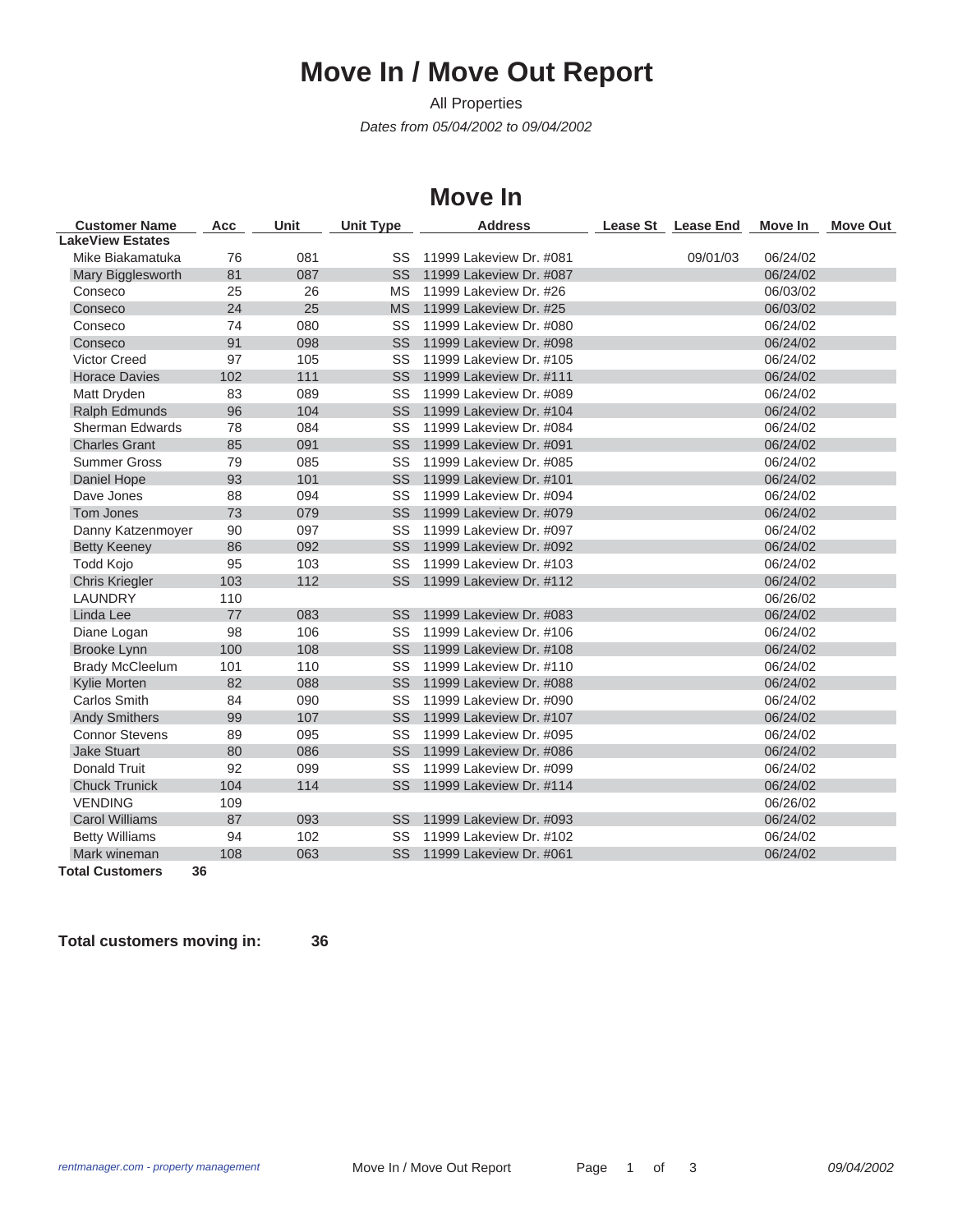| <b>Move Out</b>      |     |      |                  |                |  |                    |         |                 |
|----------------------|-----|------|------------------|----------------|--|--------------------|---------|-----------------|
| <b>Customer Name</b> | Acc | Unit | <b>Unit Type</b> | <b>Address</b> |  | Lease St Lease End | Move In | <b>Move Out</b> |